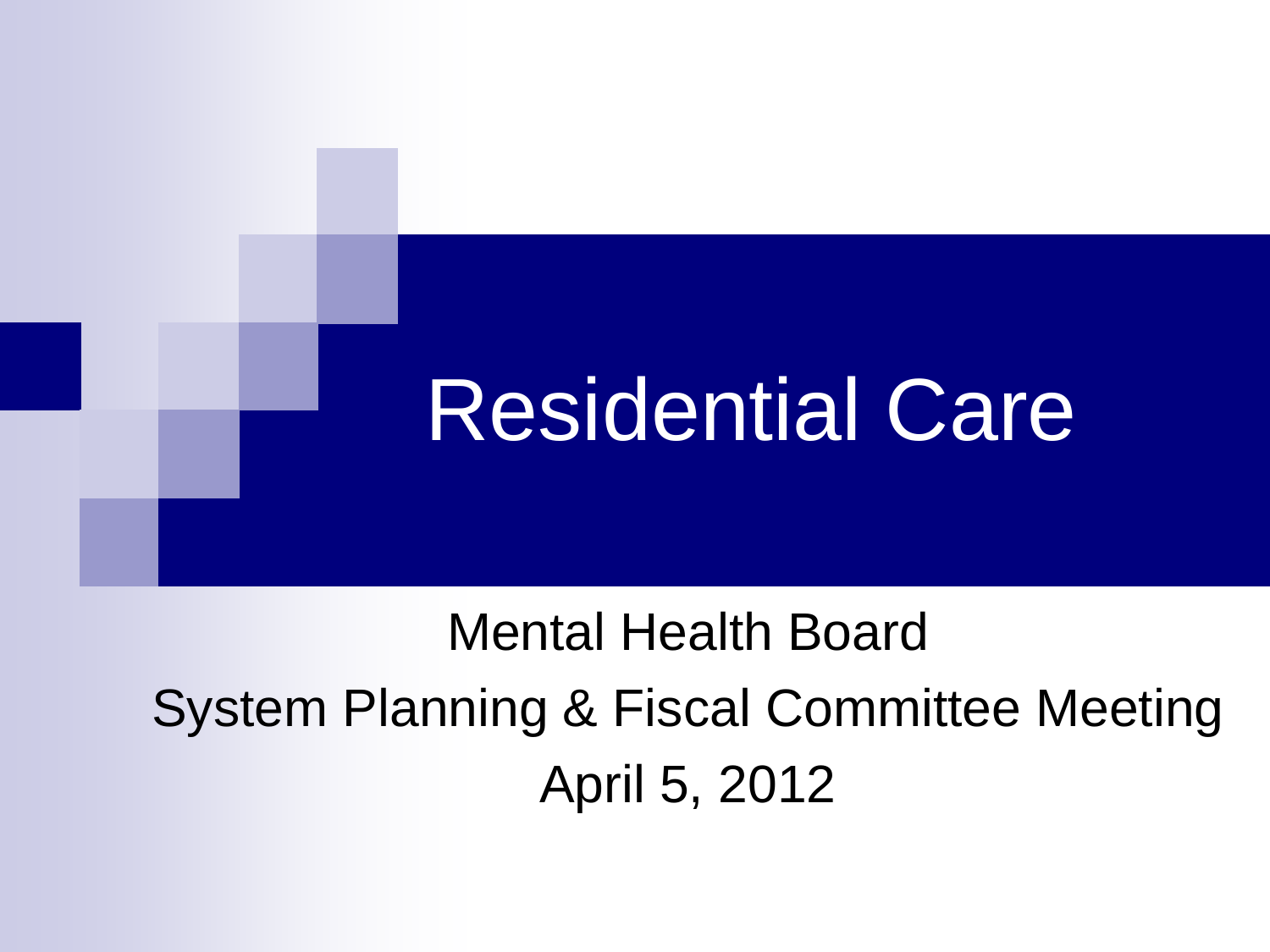#### Overview of Presentation

- **Levels of Care**
- Demographics of Who We Serve
- 24-Hour Care Roles & Responsibilities
- Crestwood Services
- **Finance**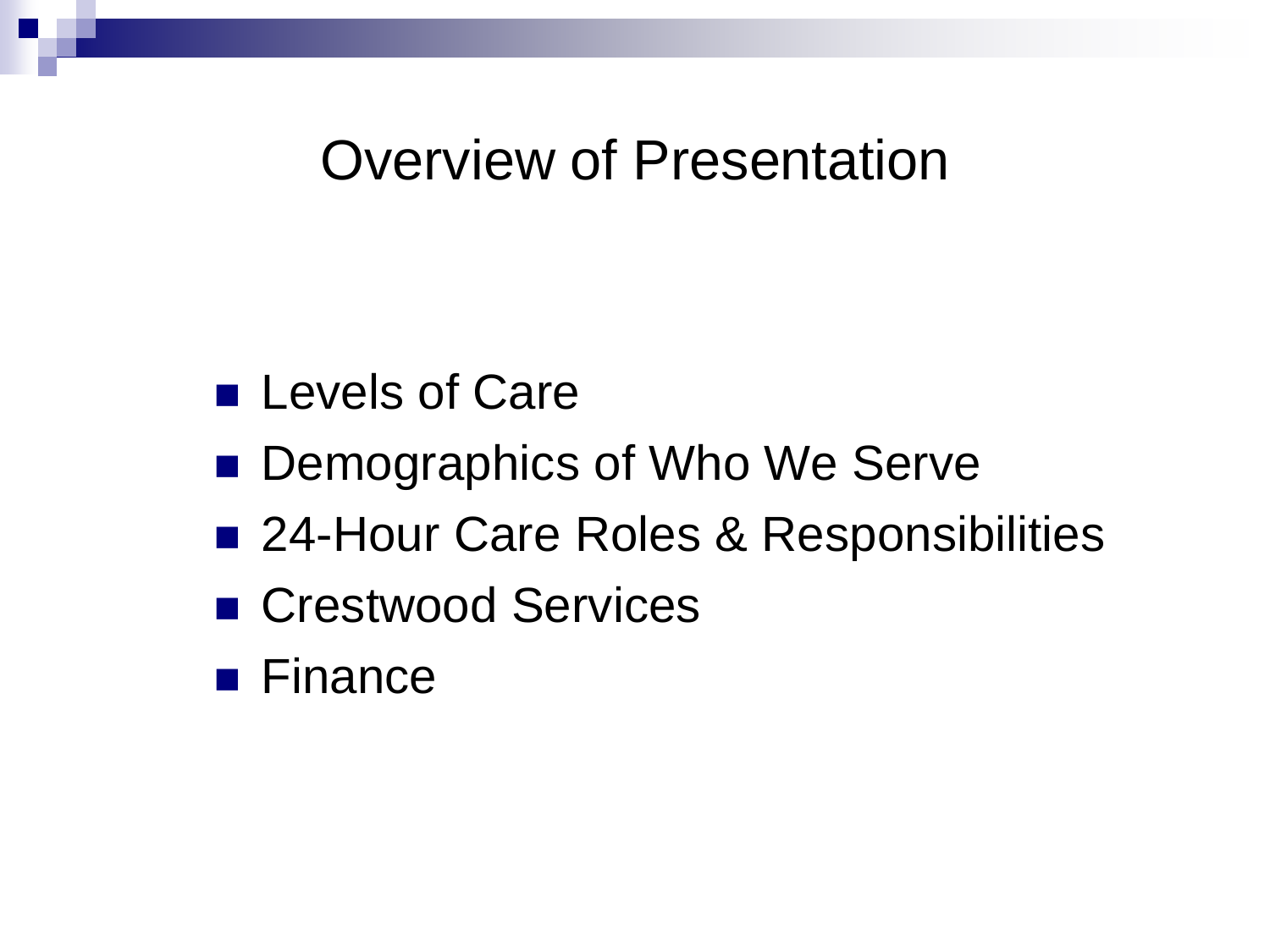#### Defining the Level of Care

EPS

Inpatient/Barbara Aarons Pavilion (BAP) Institutes for Mental Disease (IMD) State Hospital Crisis Residential MHSA Crisis Residential Adult Transitional Residential Supplemental Care Shelters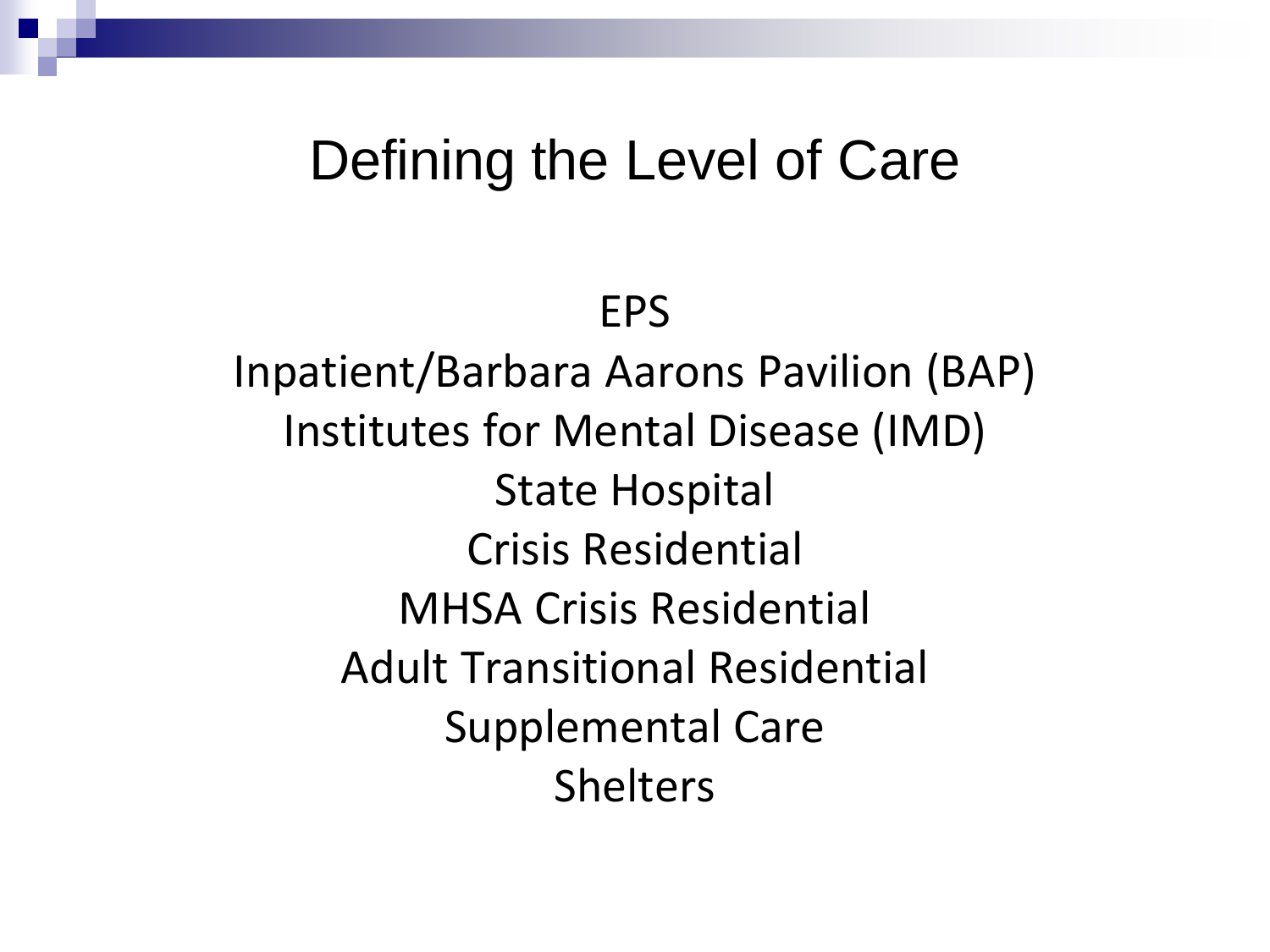#### EPS Patient Visits by Payor

| 2011          |               |                               |  |  |
|---------------|---------------|-------------------------------|--|--|
| <b>PT CNT</b> | <b>PYR1 %</b> | <b>PYR1 CD DESCRP</b>         |  |  |
| 2575          | 29.70%        | <b>MEDI-CAL</b>               |  |  |
| 2131          | 24.58%        | UMDAP D77                     |  |  |
| 1713          | 19.76%        | <b>MEDICARE</b>               |  |  |
| 563           | 6.49%         | SELF PAYING - NEEDS INTERVIEW |  |  |
| 541           | 6.25%         | <b>KAISER</b>                 |  |  |
| 333           | 3.85%         | <b>ANTHEM BLUE CROSS</b>      |  |  |
| 813           | 9.38%         | <b>ALL OTHERS</b>             |  |  |
|               |               |                               |  |  |
| 8669          | 100.00%       |                               |  |  |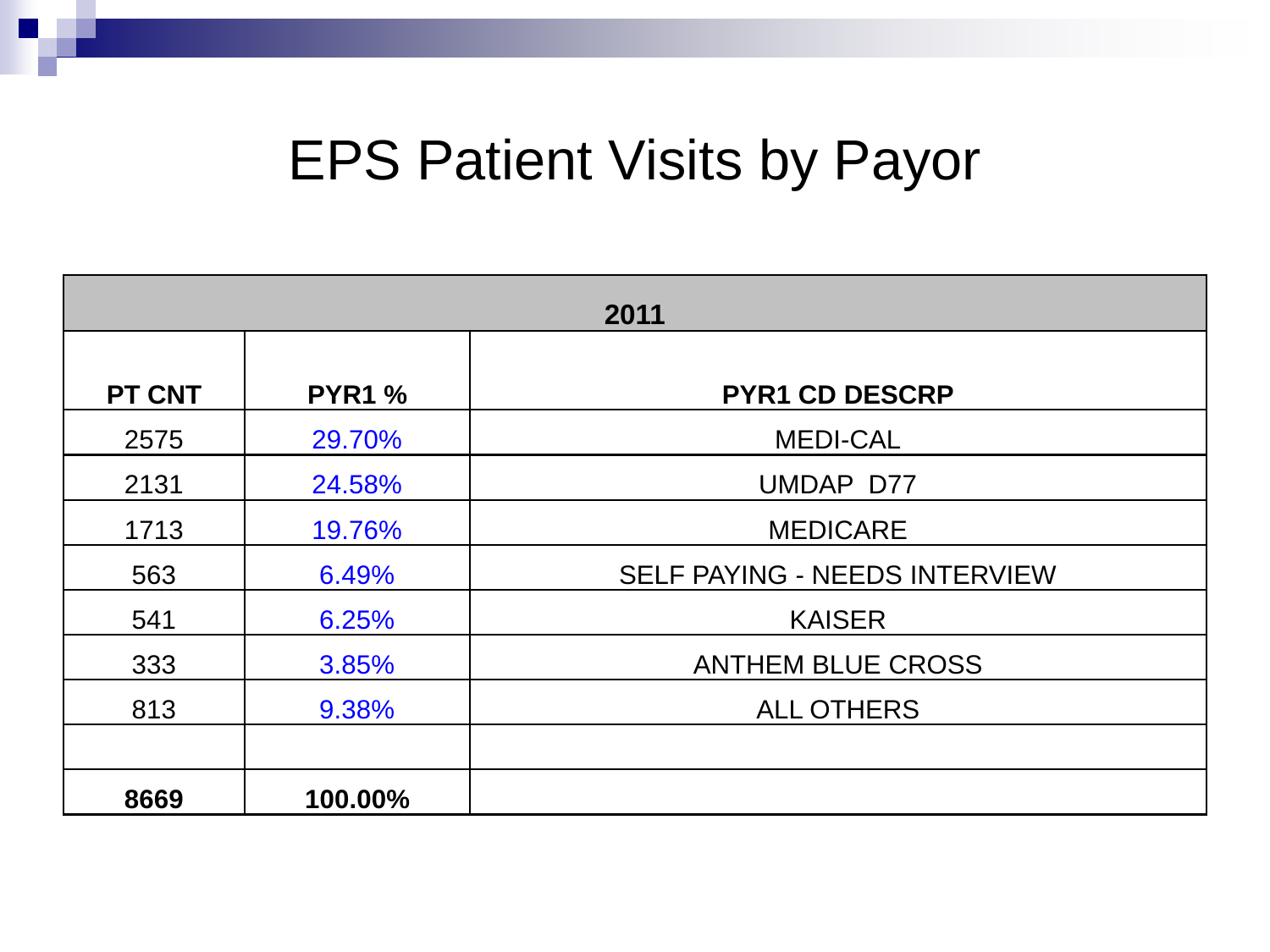## Inpatient Psychiatry (BAP) Discharge Days

| 2011              |             |                        |             |           |                 |  |
|-------------------|-------------|------------------------|-------------|-----------|-----------------|--|
| <b>Discharges</b> | <b>Days</b> | Average<br><b>Stay</b> | <b>Ages</b> | % of Days | % of Discharges |  |
| 42                | 348         | 8.29                   | $17 - 20$   | 2.02%     | 3.59%           |  |
| 246               | 2806        | 11.41                  | $21 - 29$   | 16.31%    | 21.04%          |  |
| 532               | 7069        | 13.29                  | 30-49       | 41.08%    | 45.51%          |  |
| 300               | 5487        | 18.29                  | 50-64       | 31.87%    | 25.66%          |  |
| 76                | 1506        | 19.82                  | 65 & up     | 8.75%     | 6.42%           |  |
|                   |             |                        |             |           |                 |  |
| 1196              | 17216       | 14.22                  |             |           |                 |  |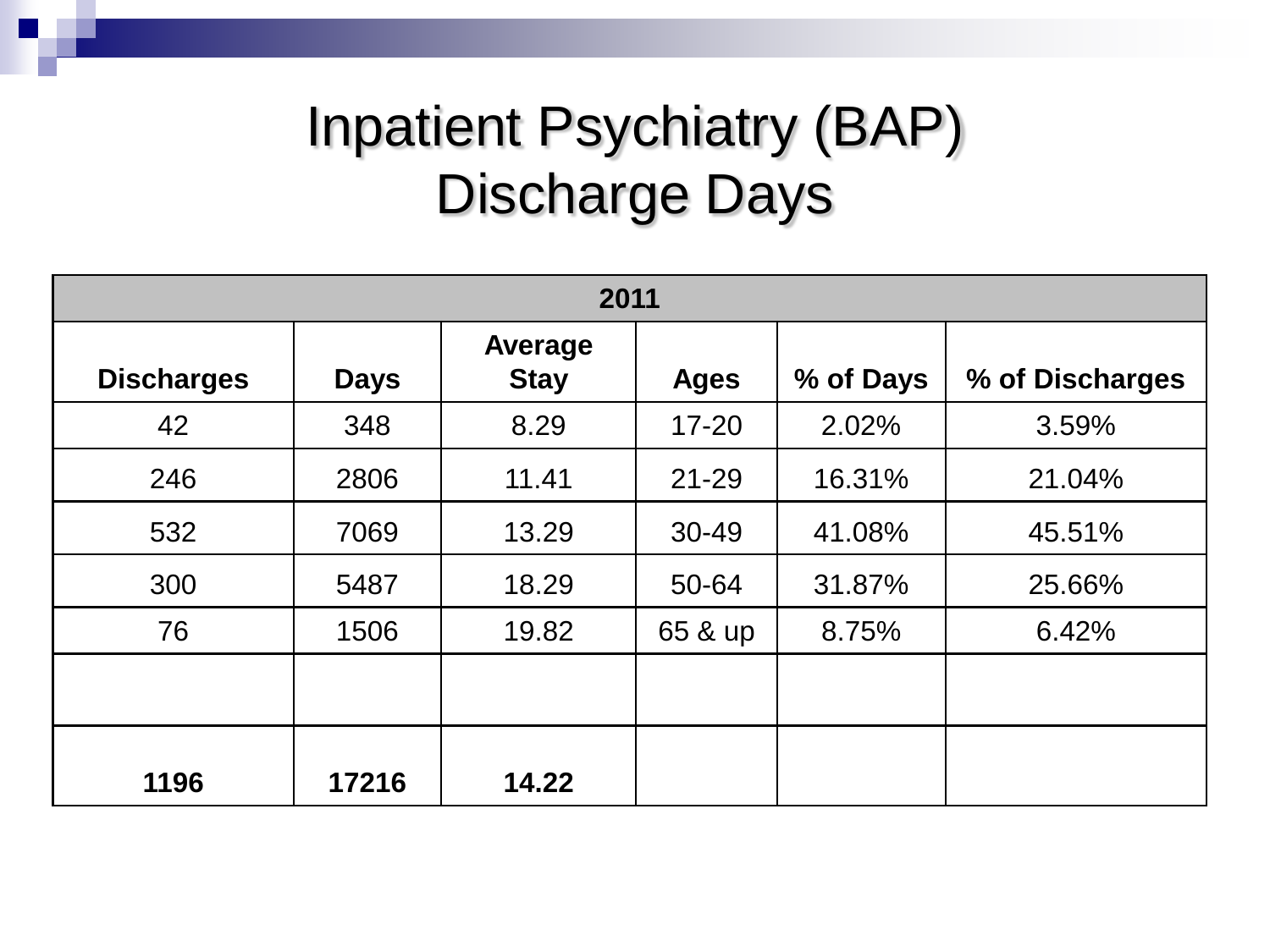#### Clients Served in 2011

| 2011                                  |               |               |  |  |  |  |
|---------------------------------------|---------------|---------------|--|--|--|--|
| <b>Levels of Care</b>                 | <b>Served</b> | $\frac{0}{0}$ |  |  |  |  |
| <b>Crisis Residential</b>             | 237           | 12%           |  |  |  |  |
| <b>IMD</b>                            | 346           | 18%           |  |  |  |  |
| <b>MHSA Adult Crisis Residential</b>  | 126           | 7%            |  |  |  |  |
| <b>Adult Transitional Residential</b> | 37            | 2%            |  |  |  |  |
| <b>State Hospital</b>                 | 47            | 2%            |  |  |  |  |
| Inpatient/BAP                         | 1144          | 59%           |  |  |  |  |
| Total                                 | 1937          |               |  |  |  |  |
|                                       |               | 100.00%       |  |  |  |  |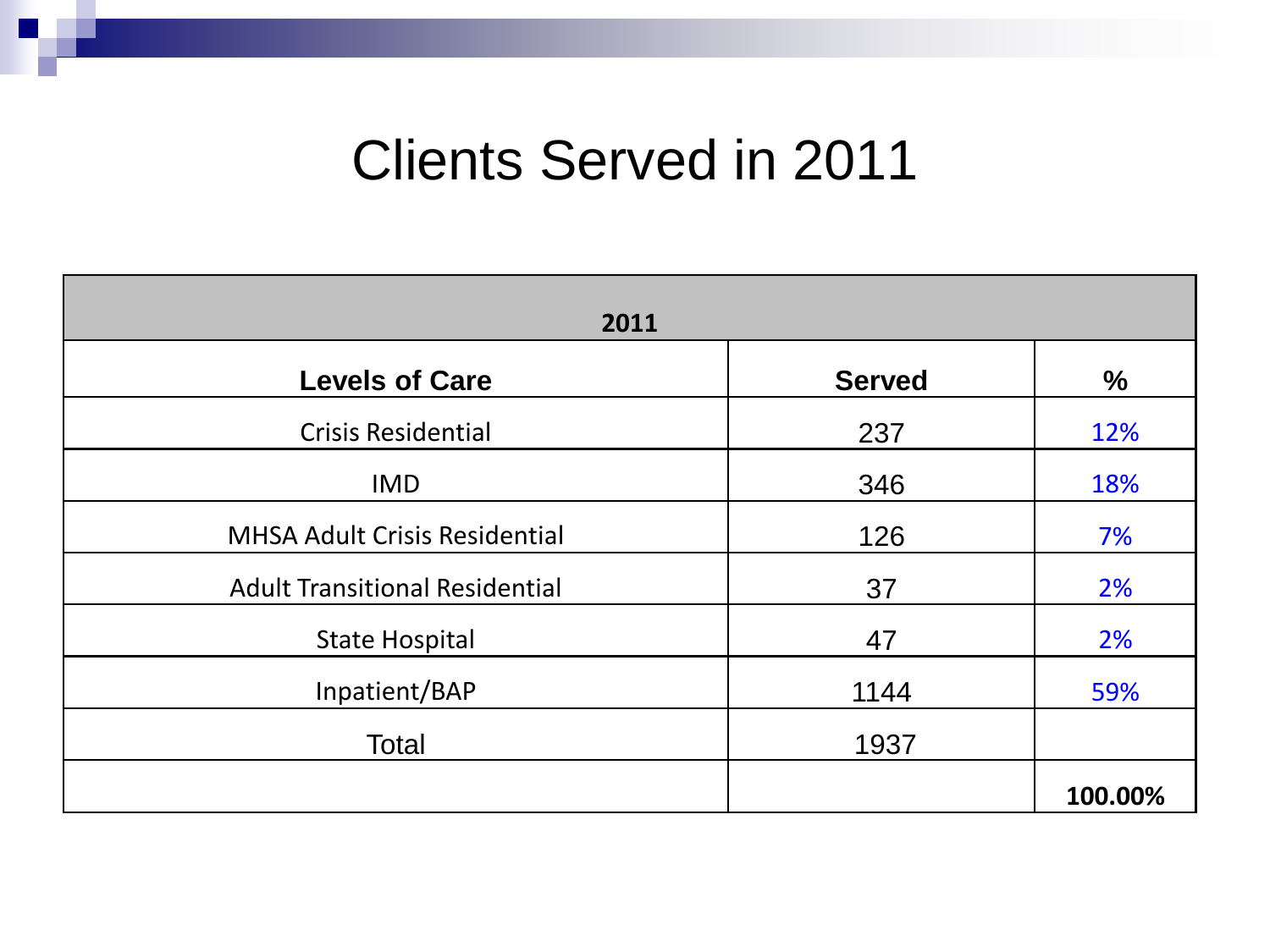#### Who We Serve

| 2011                                                 |     |                       |                     |  |  |  |
|------------------------------------------------------|-----|-----------------------|---------------------|--|--|--|
| <b>Levels of Care</b>                                | Age | <b>Gender: Female</b> | <b>Gender: Male</b> |  |  |  |
| <b>Crisis Residential</b>                            | 38  | 123                   | 155                 |  |  |  |
| <b>IMD</b>                                           | 45  | 181                   | 312                 |  |  |  |
| <b>MHSA Adult Crisis</b><br><b>Residential</b>       | 39  | 55                    | 90                  |  |  |  |
| <b>MHSA Adult</b><br><b>Transitional Residential</b> | 46  | 14                    | 24                  |  |  |  |
| <b>State Hospital</b>                                | 46  | 14                    | 33                  |  |  |  |
| Inpatient/BAP                                        | 45  | 332                   | 604                 |  |  |  |
| Total                                                |     |                       |                     |  |  |  |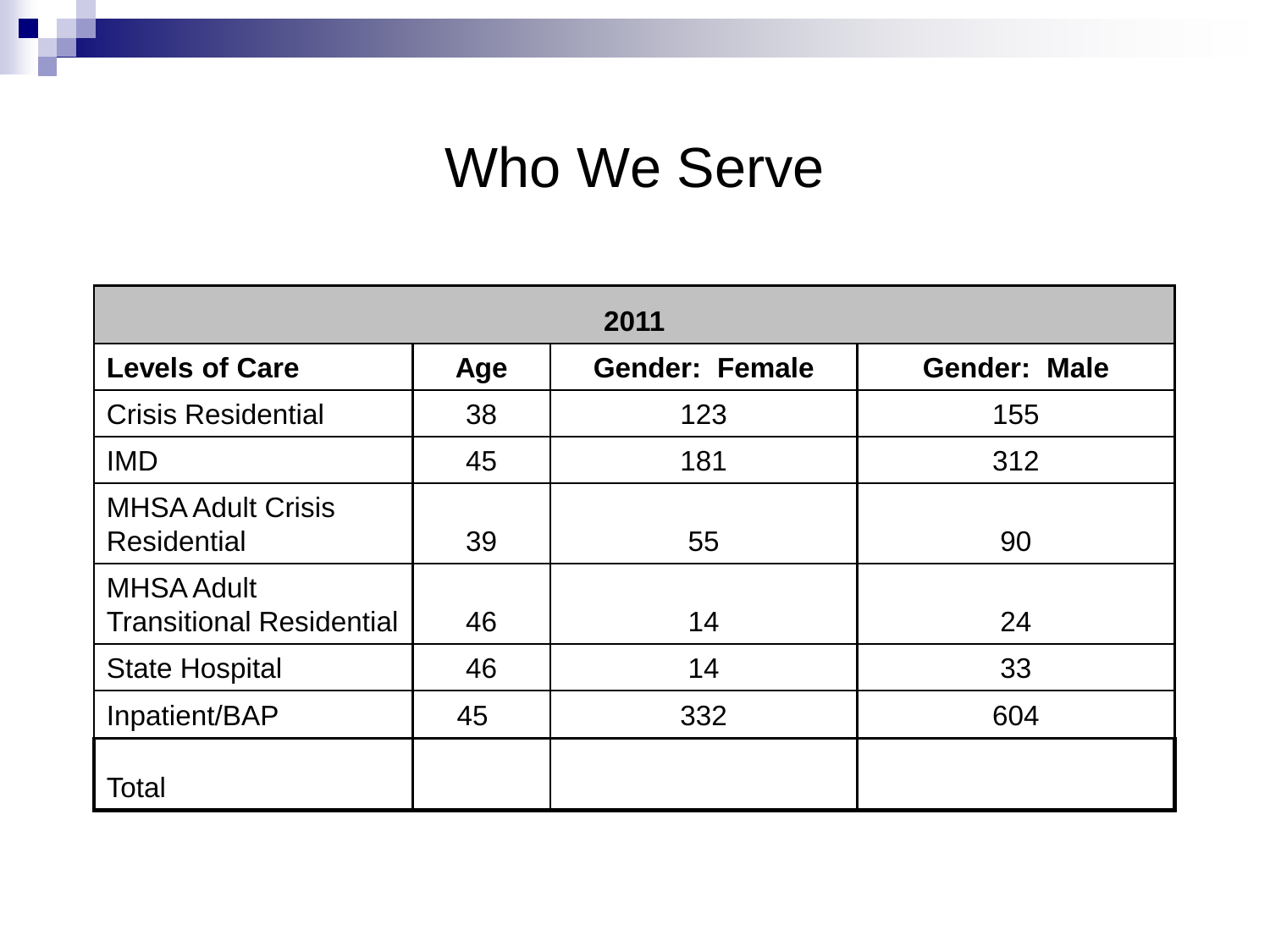#### Ethnicity/Race

|                             | <b>Crisis</b><br><b>Residential</b> | <b>IMD</b>  | <b>MHSA</b><br><b>Adult Crisis</b><br><b>Residential</b> | <b>MHSA</b><br>Adult<br>Transitional<br>Residential | <b>State Hospitals</b> | Inpatient        |      |
|-----------------------------|-------------------------------------|-------------|----------------------------------------------------------|-----------------------------------------------------|------------------------|------------------|------|
| African American            | 28                                  | 40          | 16                                                       | $\overline{2}$                                      | $\mathbf{1}$           | 78               | 165  |
| Percent                     | 10%                                 | 8%          | 11%                                                      | 5%                                                  | 2%                     | 9%               | 9%   |
| Latino/Hispanic             | 55                                  | 93          | 34                                                       | 12                                                  | $6\phantom{1}$         | 242              | 442  |
| Percent                     | 20%                                 | 19%         | 23%                                                      | 32%                                                 | 13%                    | 28%              | 24%  |
| Asian /<br>Pacific Islander | 40                                  | 61          | 18                                                       | $\overline{2}$                                      | $\overline{7}$         | 143              | 271  |
| Percent                     | 14%                                 | 12%         | 12%                                                      | 5%                                                  | 15%                    | 17%              | 14%  |
| <b>Native American</b>      | $\overline{2}$                      | 3           | $\overline{2}$                                           | $\mathbf{1}$                                        | $\mathbf 0$            | $\overline{7}$   | 15   |
| Percent                     | 1%                                  | 1%          | 1%                                                       | 3%                                                  | 0%                     | 1%               | 1%   |
| White                       | 128                                 | 218         | 63                                                       | 14                                                  | 21                     | 360              | 804  |
| Percent                     | 46%                                 | 44%         | 42%                                                      | 37%                                                 | 45%                    | 42%              | 43%  |
| Mixed                       | 0                                   | $\mathbf 0$ | 1                                                        | $\mathbf 0$                                         | $\mathbf 0$            | 4                | 5    |
| Percent                     | 0%                                  | 0%          | 1%                                                       | $0\%$                                               | 0%                     | 0%               | 0%   |
| Other                       | 11                                  | 17          | 3                                                        | $\mathbf 0$                                         | $\mathbf 1$            | 30               | 62   |
| Percent                     | 4%                                  | 3%          | 2%                                                       | 0%                                                  | 2%                     | 3%               | 3%   |
| Unknown                     | 16                                  | 61          | 12                                                       | $\overline{7}$                                      | 11                     | $\boldsymbol{0}$ | 107  |
| Percent                     | 6%                                  | 12%         | 8%                                                       | 18%                                                 | 23%                    | 0%               | 6%   |
| <b>TOTAL</b>                | 280                                 | 493         | 149                                                      | 38                                                  | 47                     | 864              | 1871 |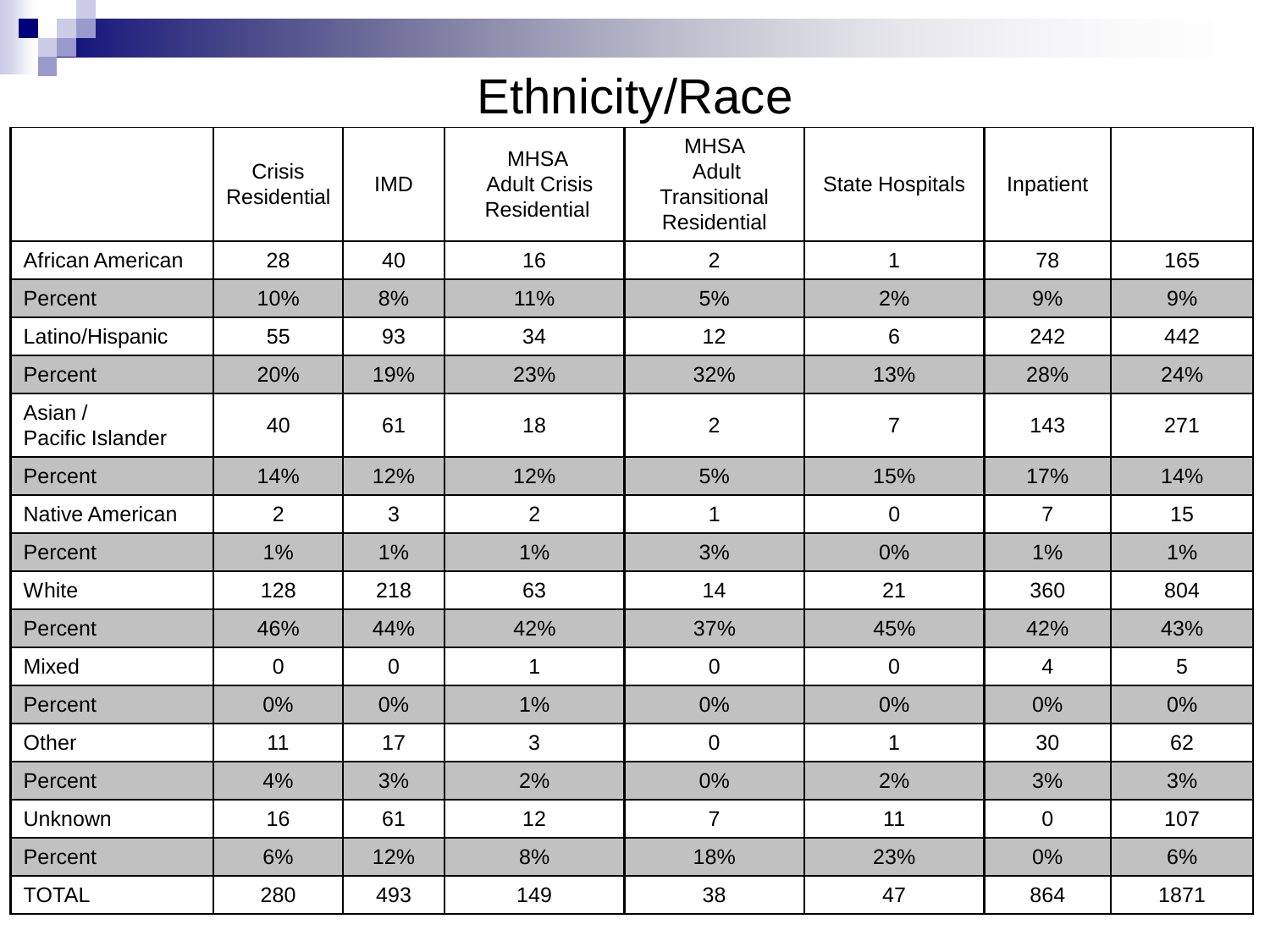## Length of Stay

| 2011                                  |                       |  |  |  |  |
|---------------------------------------|-----------------------|--|--|--|--|
| <b>Levels of Care</b>                 | <b>Length of Stay</b> |  |  |  |  |
| <b>Crisis Residential</b>             | 53                    |  |  |  |  |
| <b>IMD</b>                            | 90                    |  |  |  |  |
| <b>MHSA Adult Crisis Residential</b>  | 42                    |  |  |  |  |
| <b>Adult Transitional Residential</b> | 143                   |  |  |  |  |
| <b>State Hospital</b>                 | 498                   |  |  |  |  |
| Inpatient                             | 14 days               |  |  |  |  |
| Total                                 | 840                   |  |  |  |  |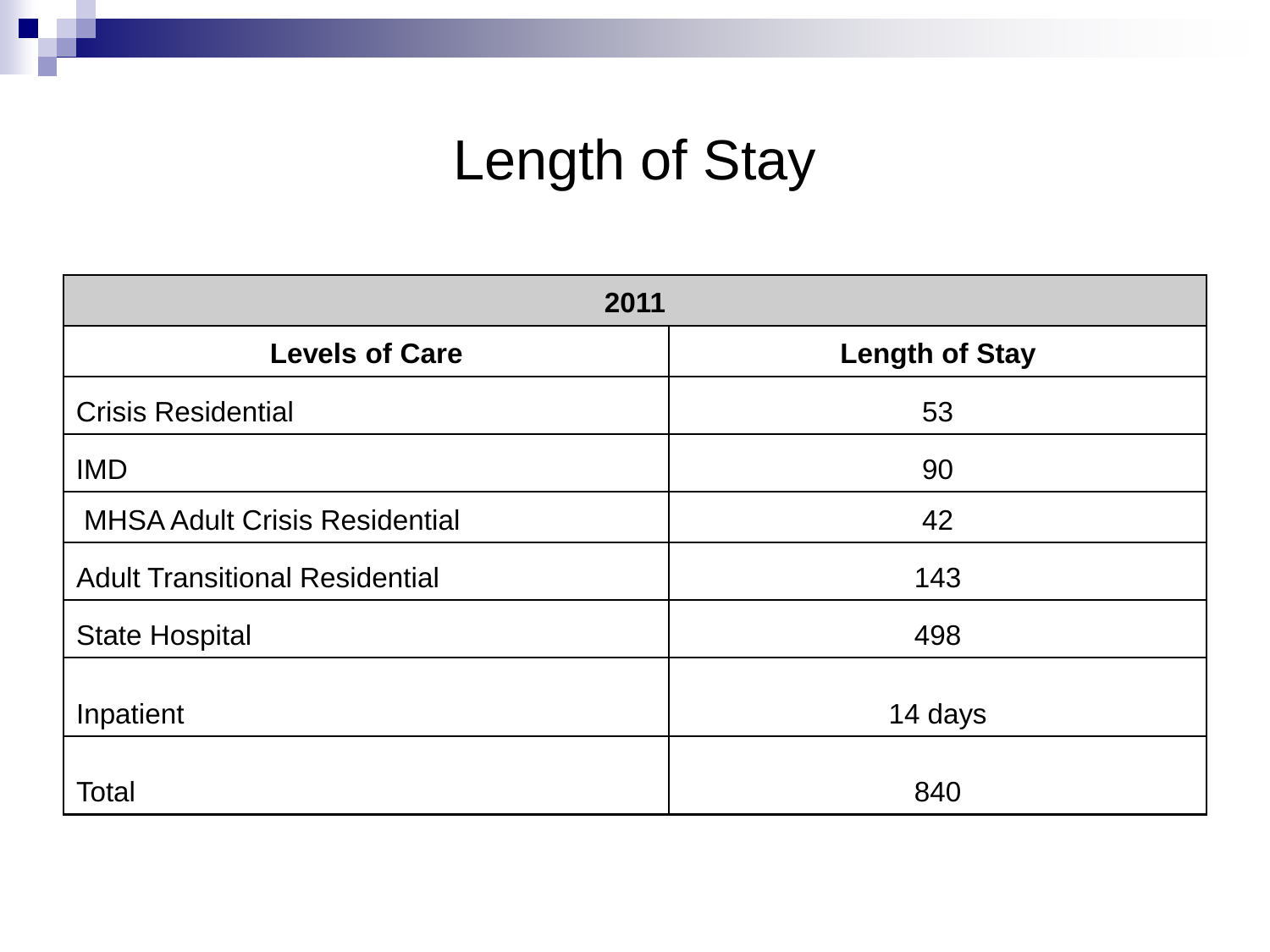# Payor Source

| <b>Insurance</b> | <b>Crisis</b><br><b>Residential</b> | <b>IMD</b>     | <b>MHSA Adult</b><br><b>Crisis</b><br><b>Residential</b> | <b>MHSA Adult</b><br><b>Transitional</b><br><b>Residential</b> | <b>State</b><br><b>Hospitals</b> | Inpatient      |                |
|------------------|-------------------------------------|----------------|----------------------------------------------------------|----------------------------------------------------------------|----------------------------------|----------------|----------------|
| Medi-Cal         | 137                                 | 227            | 73                                                       | 18                                                             | 8                                | 605            | 1068           |
| Percent          | 53%                                 | 46%            | 49%                                                      | 49%                                                            | 17%                              | 53%            | 50%            |
| Medicare         | 1                                   | $\overline{4}$ | $\overline{0}$                                           | $\overline{0}$                                                 | $\overline{0}$                   | $\overline{0}$ | 5              |
| Percent          | $0\%$                               | $1\%$          | $0\%$                                                    | $0\%$                                                          | $0\%$                            | $0\%$          | $0\%$          |
| Medi-Medi        | 113                                 | 110            | 74                                                       | 11                                                             | 1                                | $\overline{0}$ | 309            |
| Percent          | 44%                                 | 22%            | 50%                                                      | 30%                                                            | 2%                               | $0\%$          | 15%            |
| Other            | $\overline{0}$                      | $\overline{0}$ | $\overline{0}$                                           | $\overline{0}$                                                 | $\mathbf 0$                      | $\overline{2}$ | $\overline{2}$ |
| Percent          | $0\%$                               | $0\%$          | $0\%$                                                    | $0\%$                                                          | $0\%$                            | $0\%$          | $0\%$          |
| Unsponsored      | $\overline{7}$                      | 152            | 2                                                        | 8                                                              | 37                               | 537            | 743            |
| Percent          | 3%                                  | 31%            | 1%                                                       | 22%                                                            | 80%                              | 47%            | 35%            |
| <b>TOTAL</b>     | 258                                 | 493            | 149                                                      | 37                                                             | 46                               | 1144           | 2127           |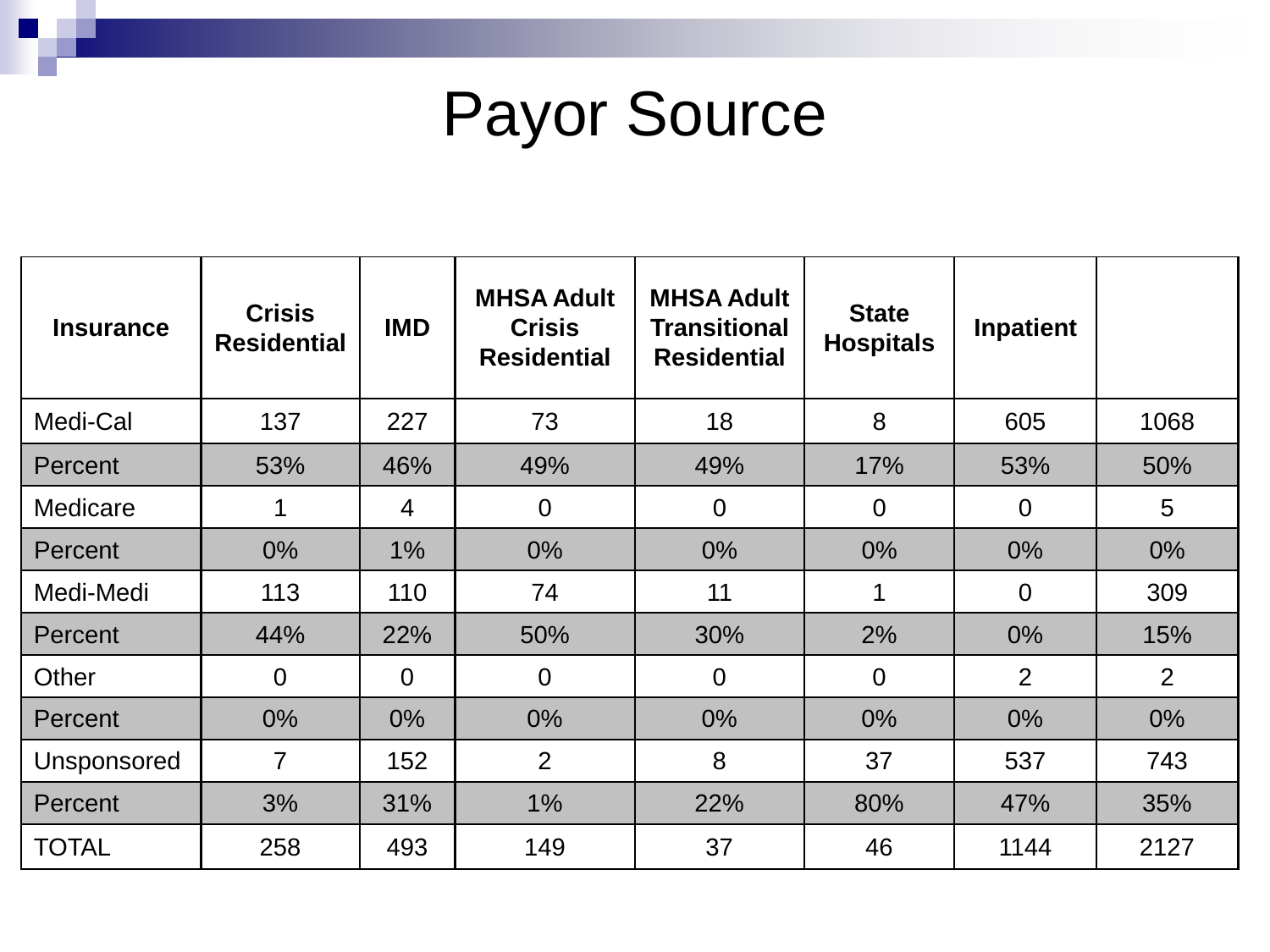#### 24-Hour Care Unit

- The major role of 24-Hour Care is to monitor and coordinate the day-to-day admission and discharges of all County and contracted Mental Health residential programs.
- The team authorizes placement into the IMD's, State Hospitals, IMD diversion programs (EVP and Crossroads), supplemental care homes and dedicated shelter beds.
- The team also provides assessment services and acts as liaison to the acute inpatient hospitals.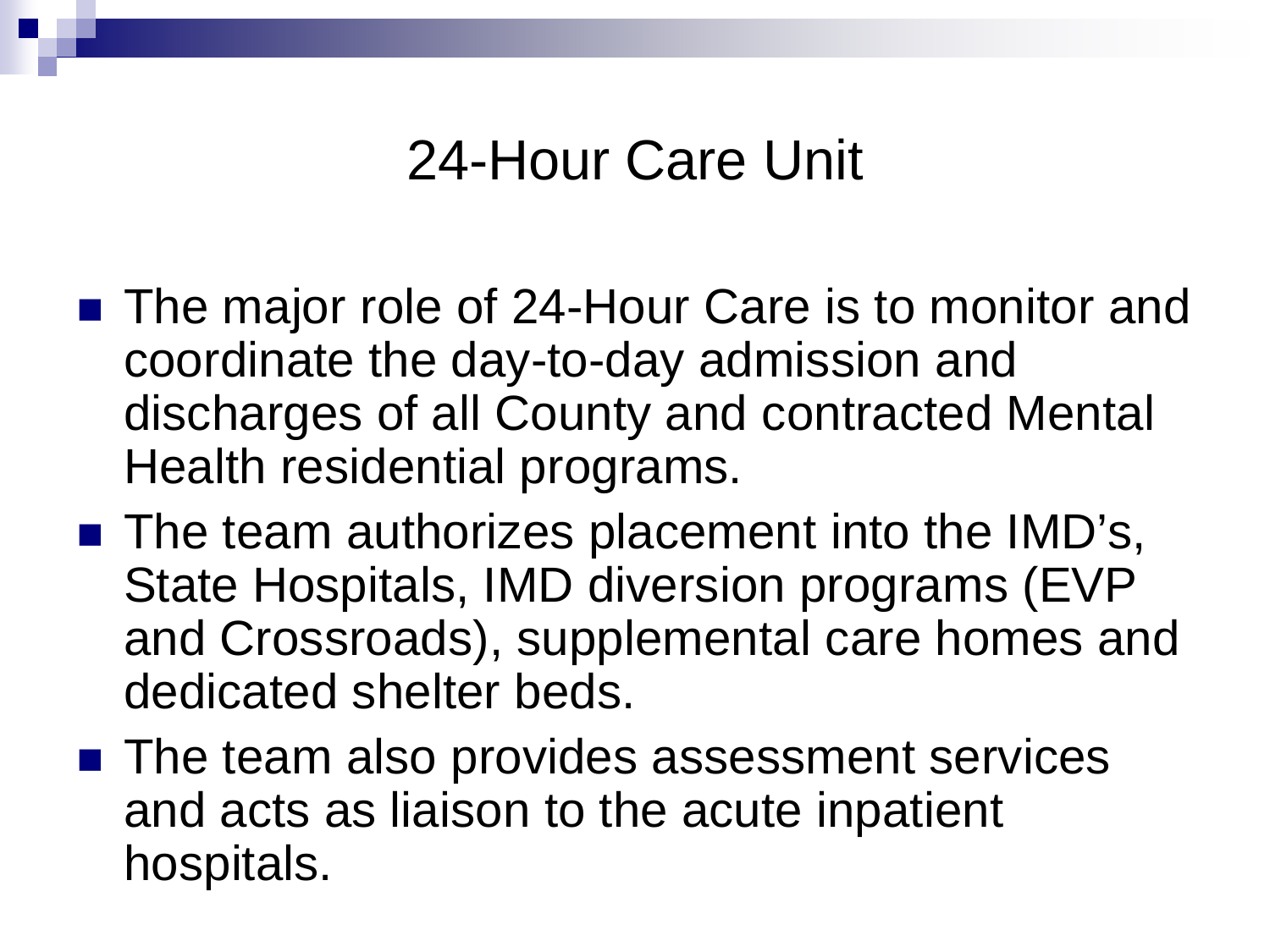Continuation of 24-Hour Unit

- The team authorizes transportation services for individuals placed at out-of- county acute hospitals
- The team also authorizes the contracted Shelter beds located at Emergency Housing Consortium (EHC) and Julian Street Inn (JSI).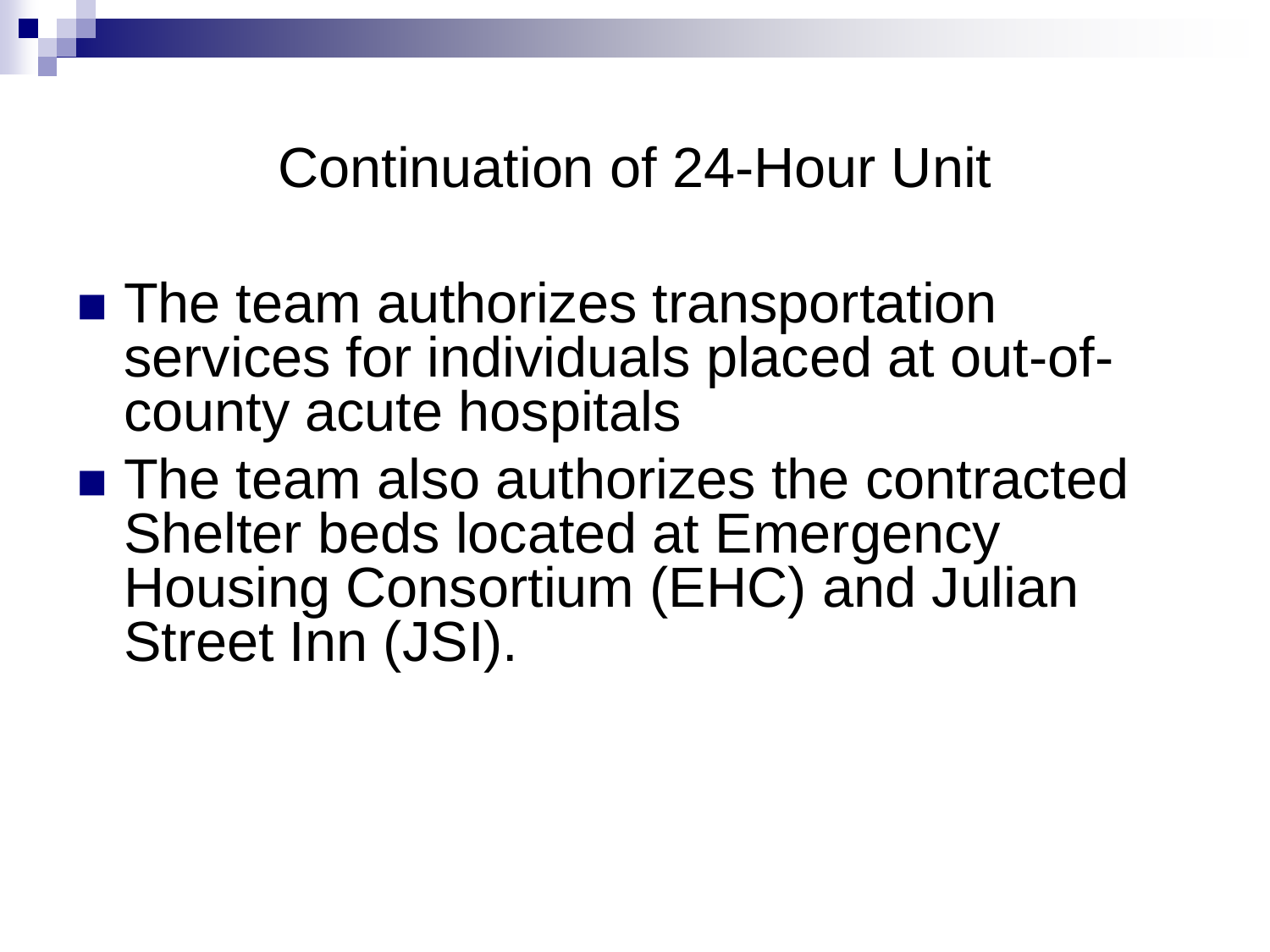#### The 24-Hour Care Unit

- Eligibility for County Contracted Residential Services: all individuals have to be a resident of Santa Clara County and meet Medical Necessity Criteria.
- A referral form has to be sent to the 24-Hour Care Team for prior approval to be eligible for placement into an IMD, State Hospital, EVP, Crossroads and County contracted Board & Care homes.
- To request referral forms, please call (408) 885-7580.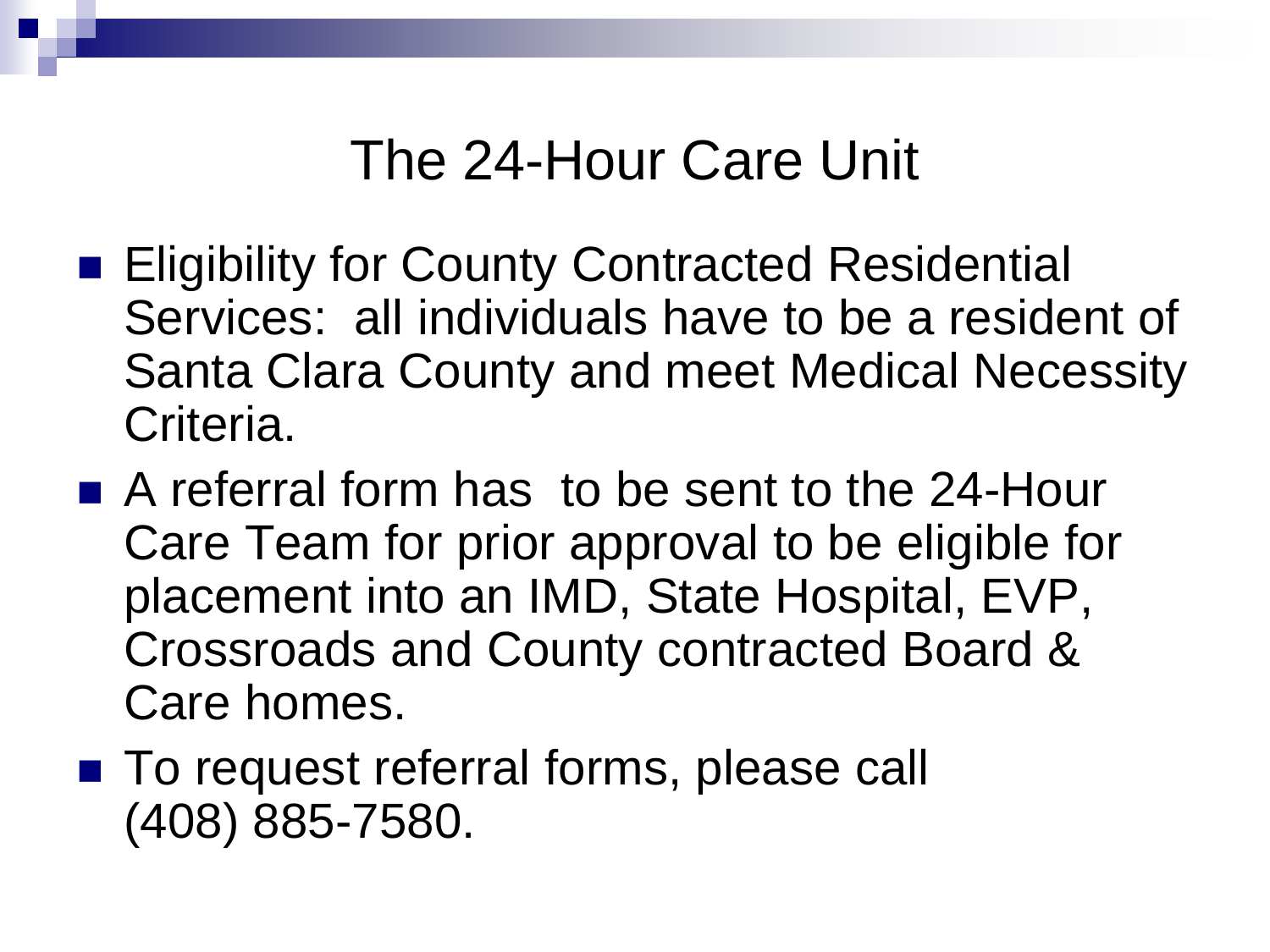#### Inpatient/BAP

- Acute Psychiatric Services (acute inpatient services) is operated by the Mental Health Department. This is a 48-bed facility for individuals in need of acute hospitalization.
- This level of care provides psychiatric medical treatment for clients who present an imminent risk of danger to self or others, and significant medical complications related to the stabilization of psychiatric symptoms.
- **Providers: Barbara Aarons Pavilion, Stanford** Hospital, Good Samaritan Hospital, etc.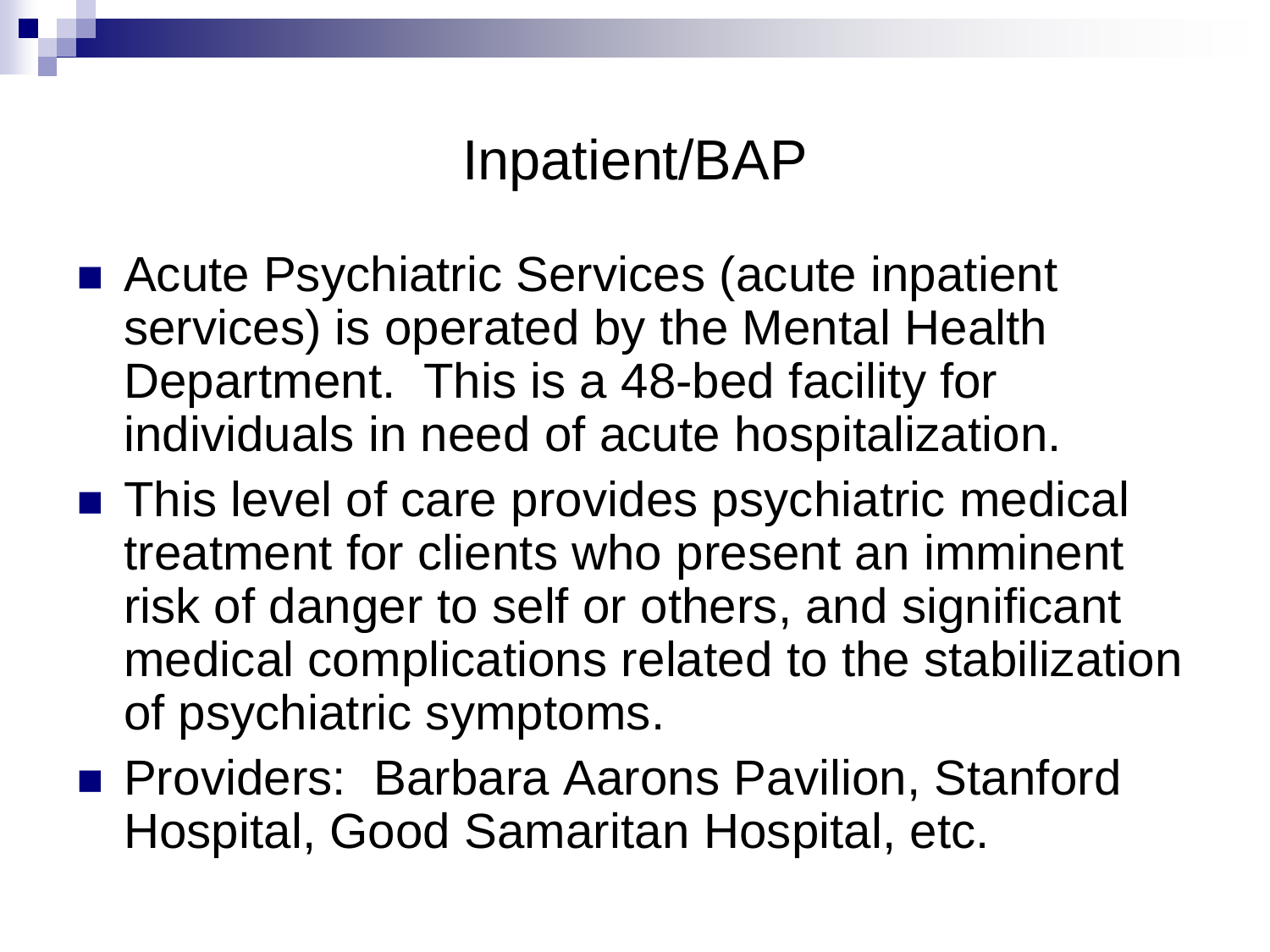#### Institutes for Mental Disease (IMD)

- These are locked residential programs that provide psychiatric services for clients who needs further stabilization from acute hospitals.
- All clients must be conserved under the Lanterman-Petris-Short (LPS) Act prior to their admission into the IMD.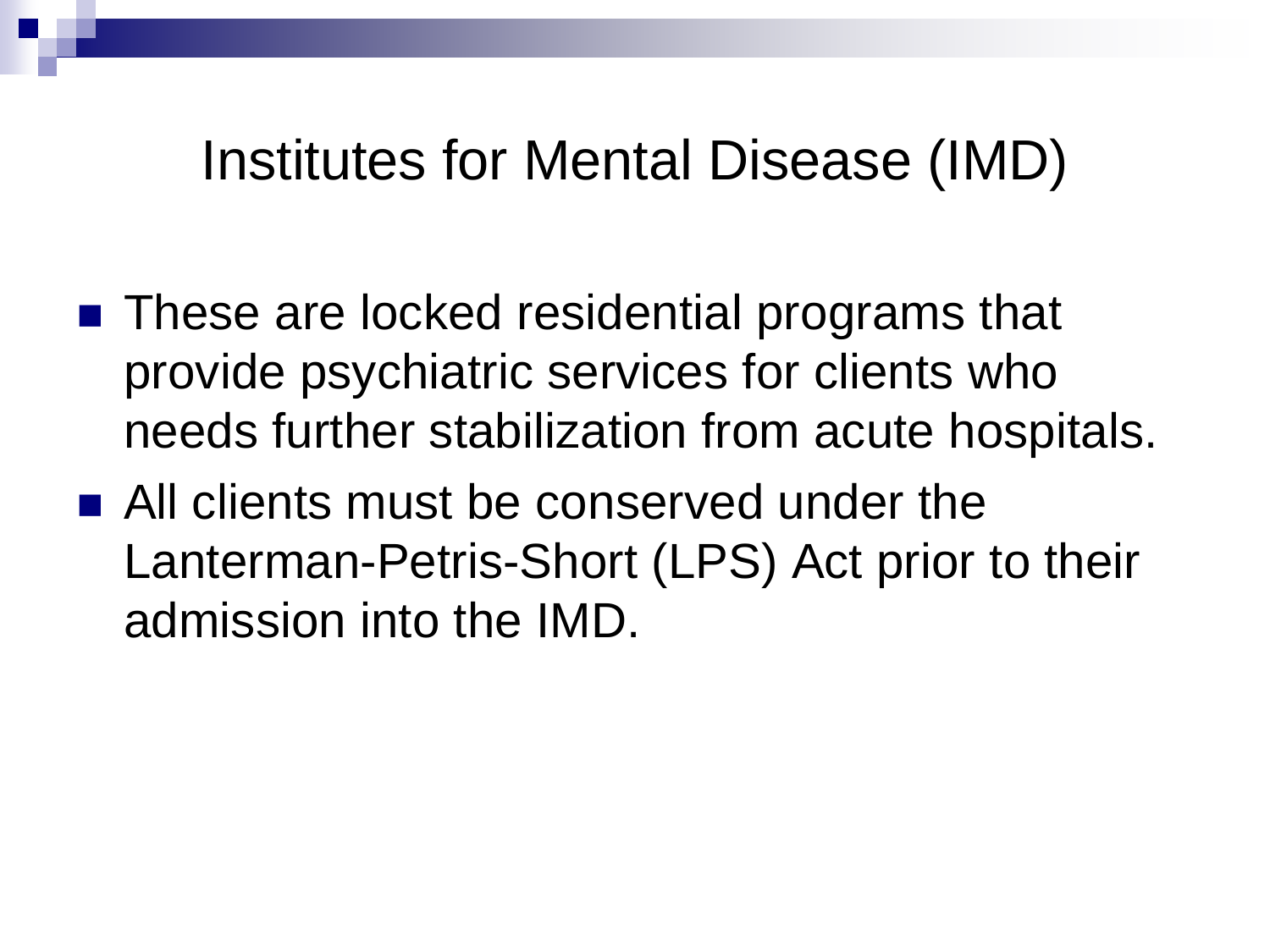#### State Hospitals

- State Hospital placement is reserved for individuals displaying severe symptoms of mental illness that cannot be managed in a locked Mental Health Rehabilitation Center (MHRC) or IMD.
- **Providers: Napa State Hospital, Metro State** Hospital and Patton State Hospital.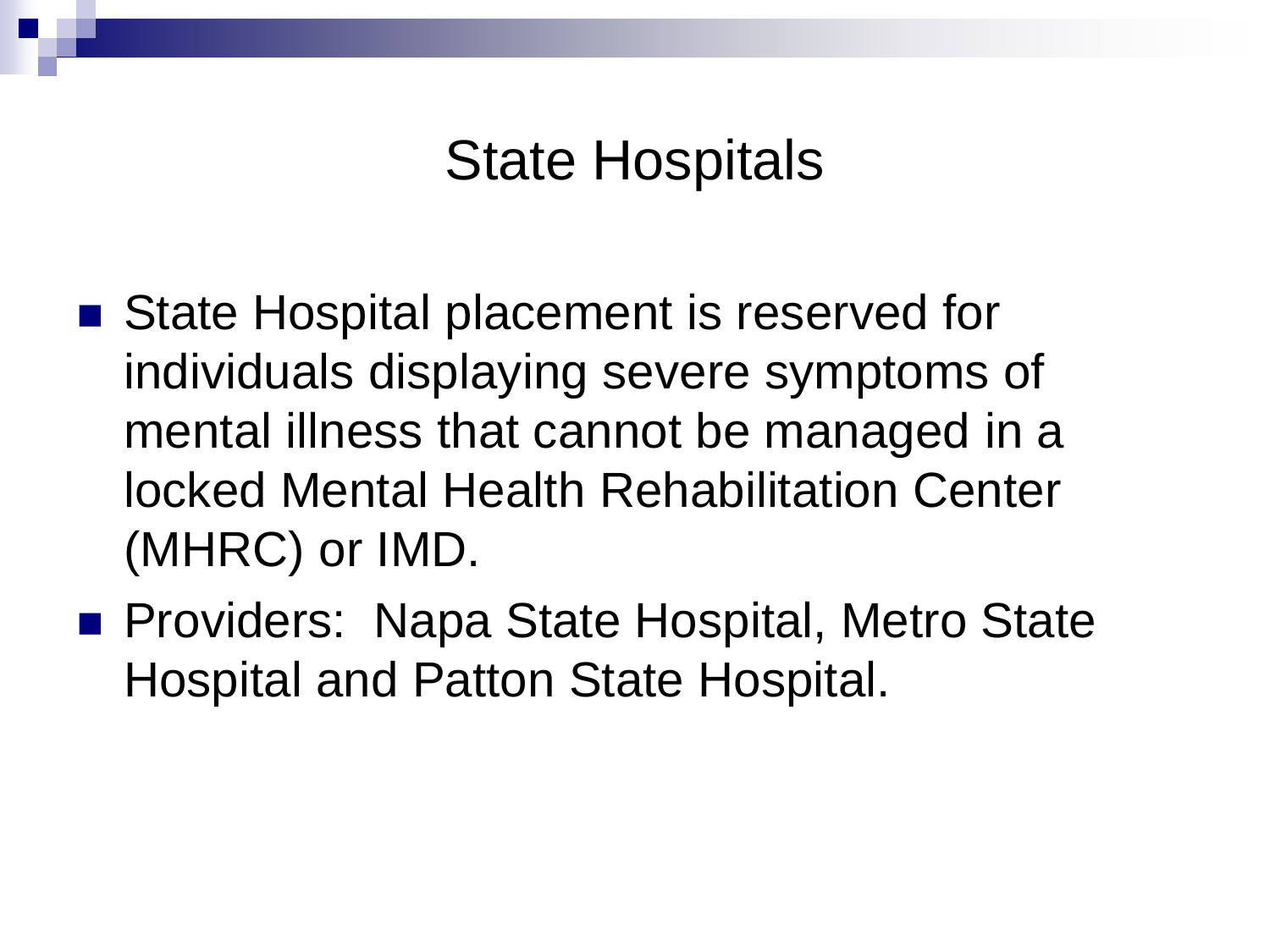#### Crisis Residential

- **This program provides 24-hour residential** services for individuals experiencing an acute psychiatric episode or crisis, and that do not present medical complications requiring nursing care.
- $\blacksquare$  It is a structured program, with focused services available day and night, seven days a week.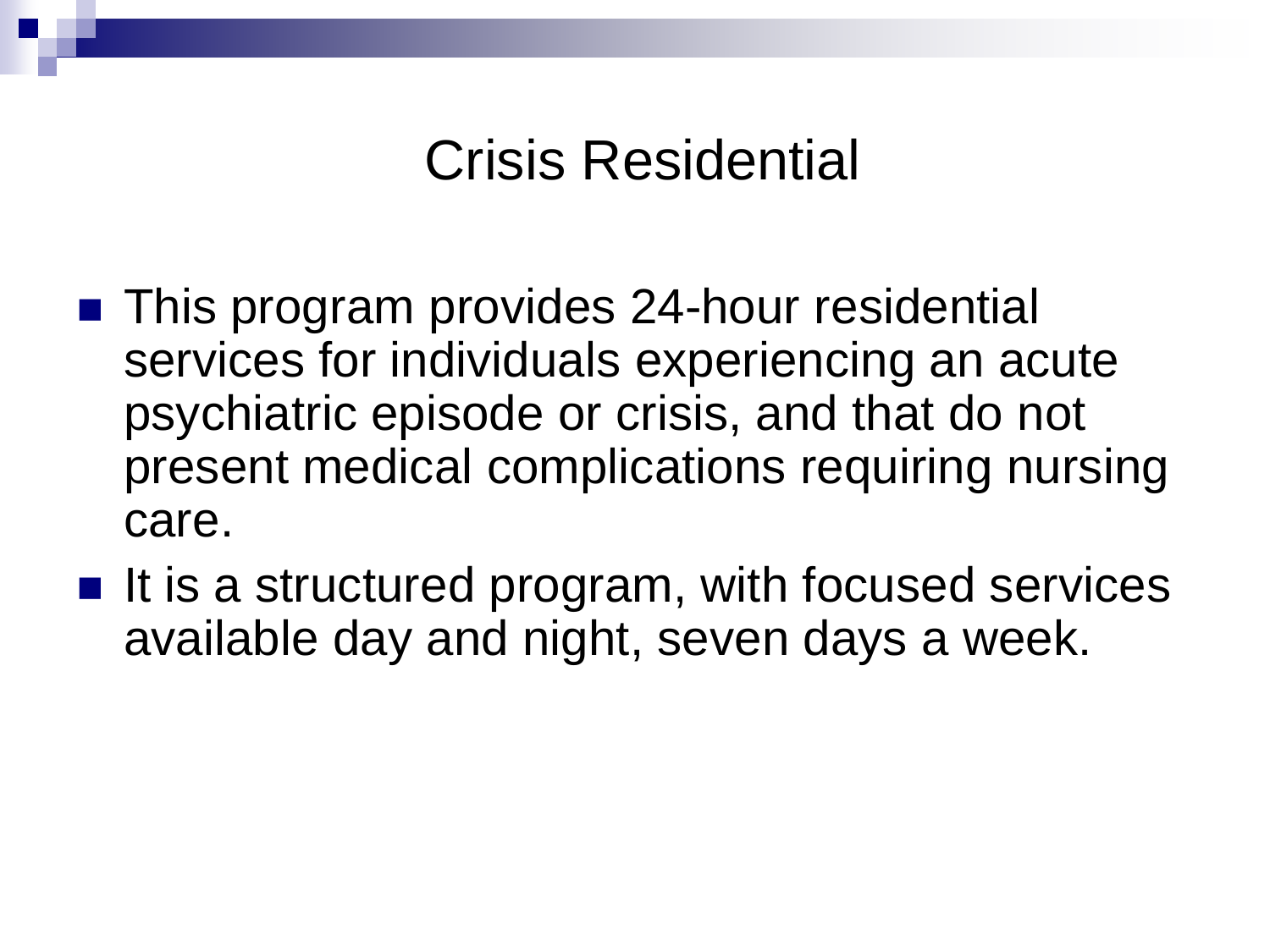#### MHSA Crisis Residential

■ This program provides the same services as the regular Crisis residential programs **except** that it is dedicated specifically for clients in the Full Service Partnership (FSP) programs.

**Provider: Momentum (Govia Zeller).**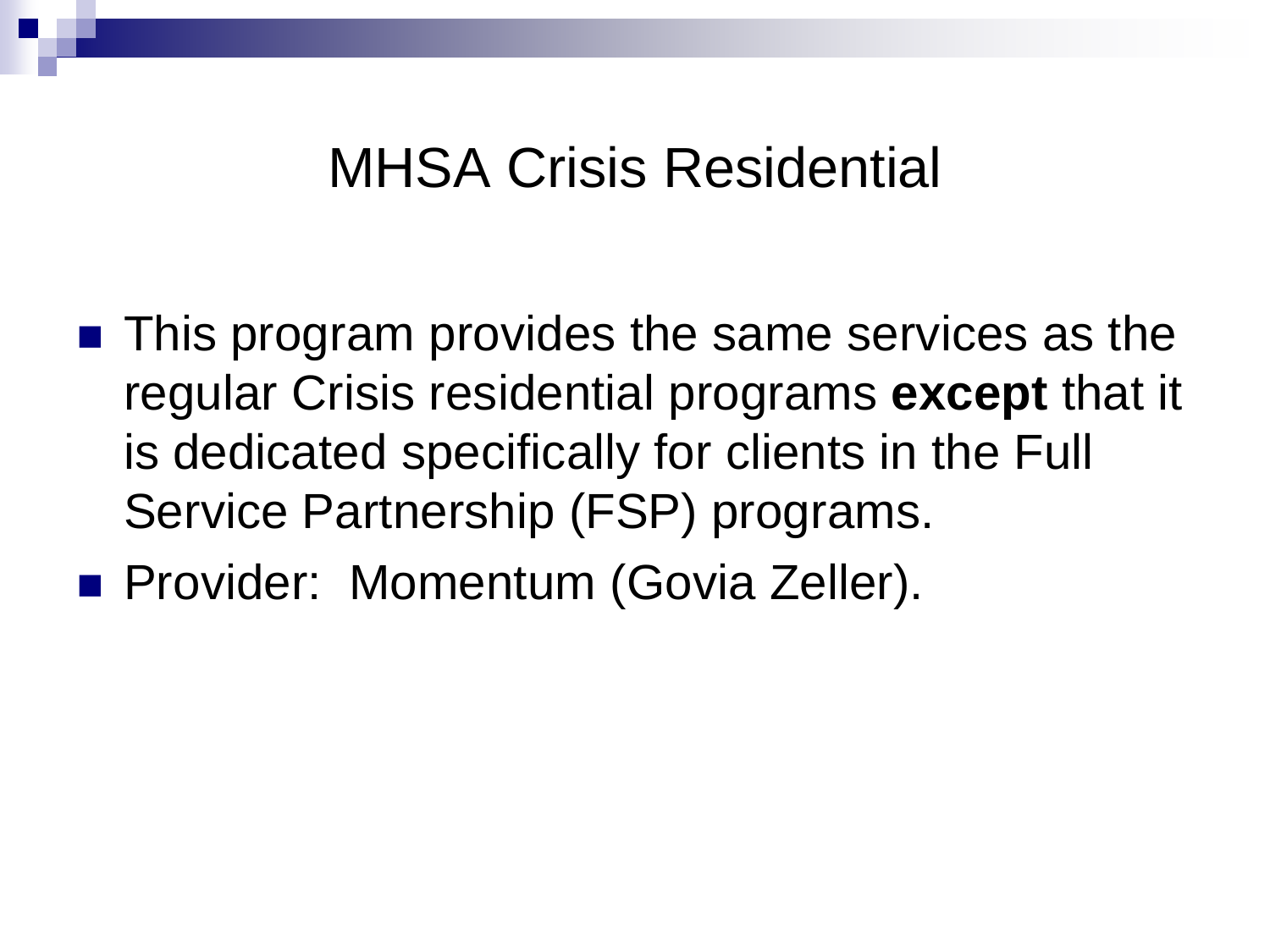#### Transitional Residential Services

■ These are residential programs that offer rehabilitation services in the community where individuals are supported in their efforts to restore, maintain and apply social and independent living skills.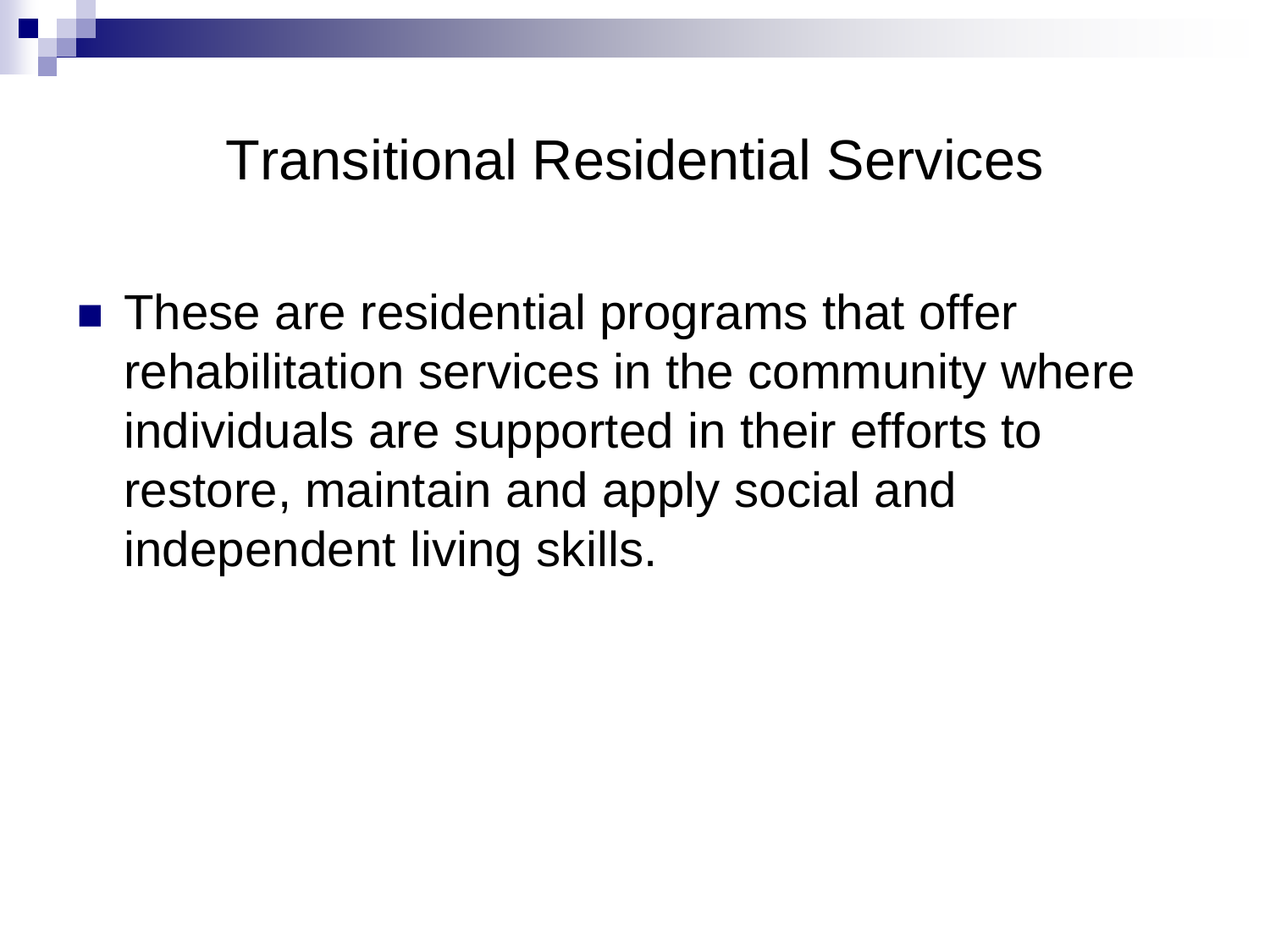#### Supplemental Services

- These are licensed Board & Care homes contracted by the County to provide supportive services and assist clients' transition from locked settings to the community to prevent re-<br>hospitalization.
- With additional funds (ranging from \$20.00 -<br>\$50.00), the providers are expected to increase staffing and supervision of the clients.
- Supplemental service rates are determined by the clients' need. If a client no longer qualifies for supplemental services, the rate is dropped.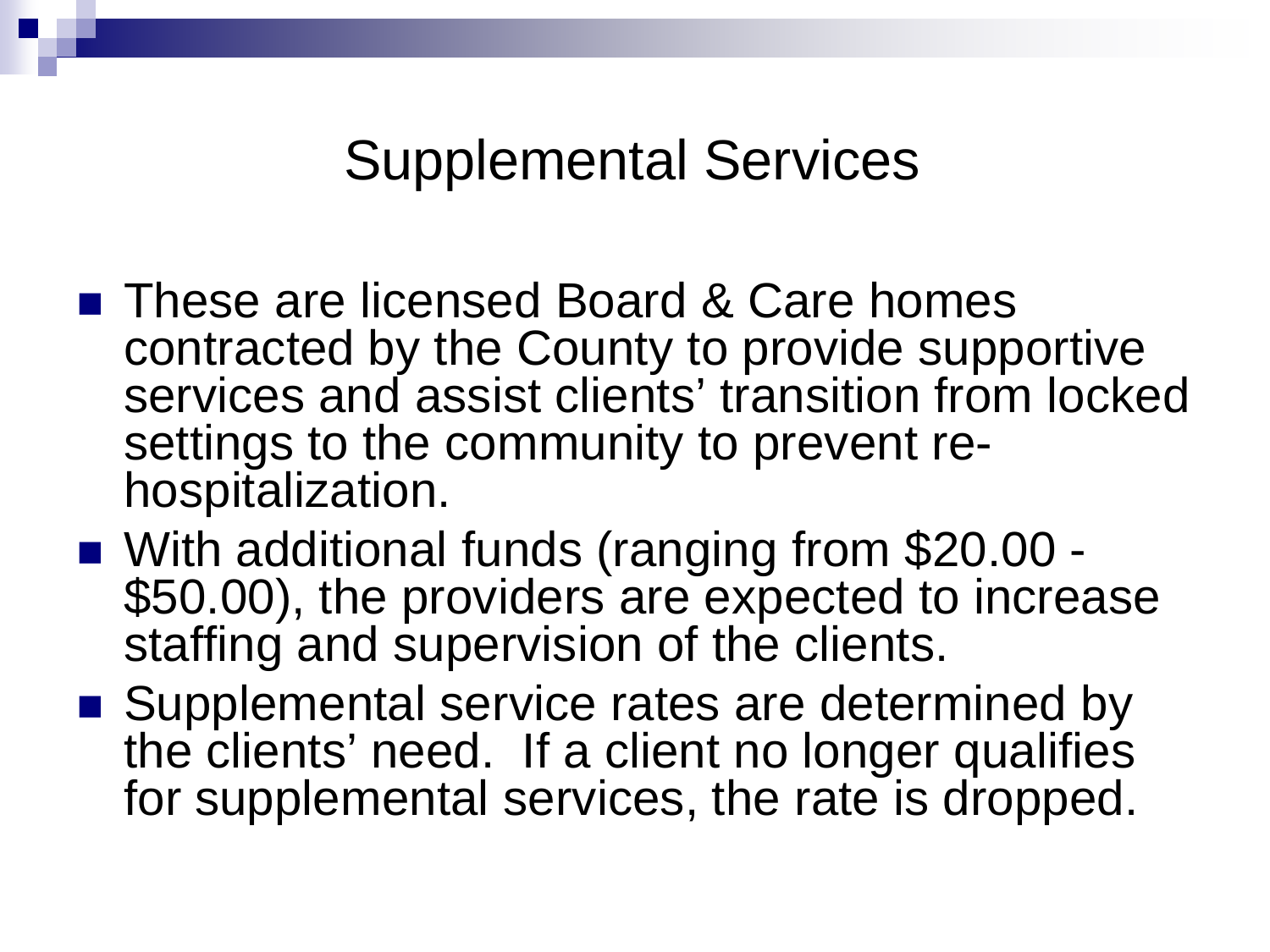# Enhanced Board & Care Homes

- These are intensive residential programs (EVP & Crossroads) that provide services to assist clients to transition from acute or IMD settings into the community.
- These programs also provide day treatment services and activities to prepare the client to transition to other lower levels of care.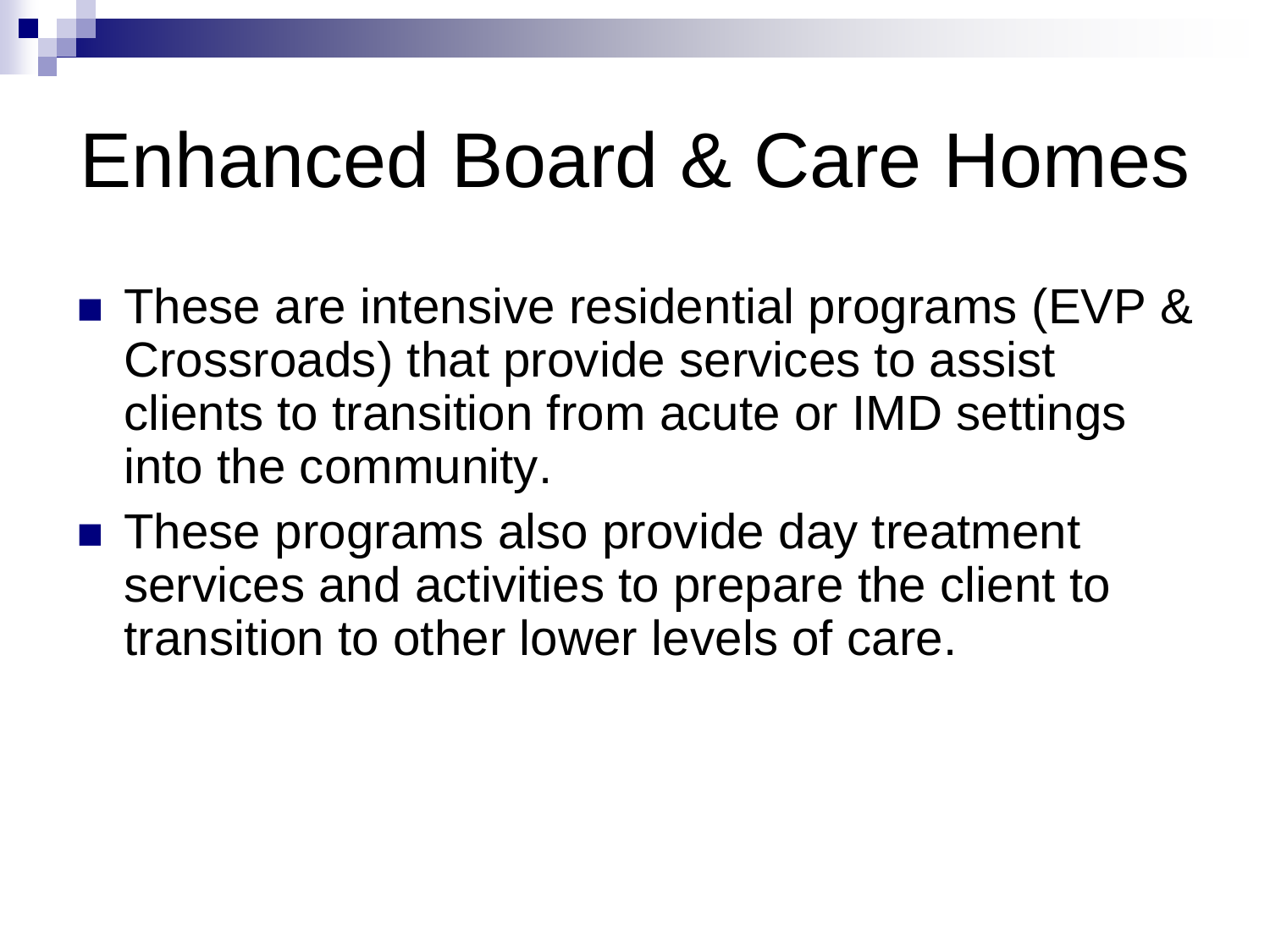#### Homeless Shelters

- This program provides emergency housing and case management services to homeless adults.
- **Providers: Emergency Housing Consortium** (EHC) and Julian Street Inn (JSI).